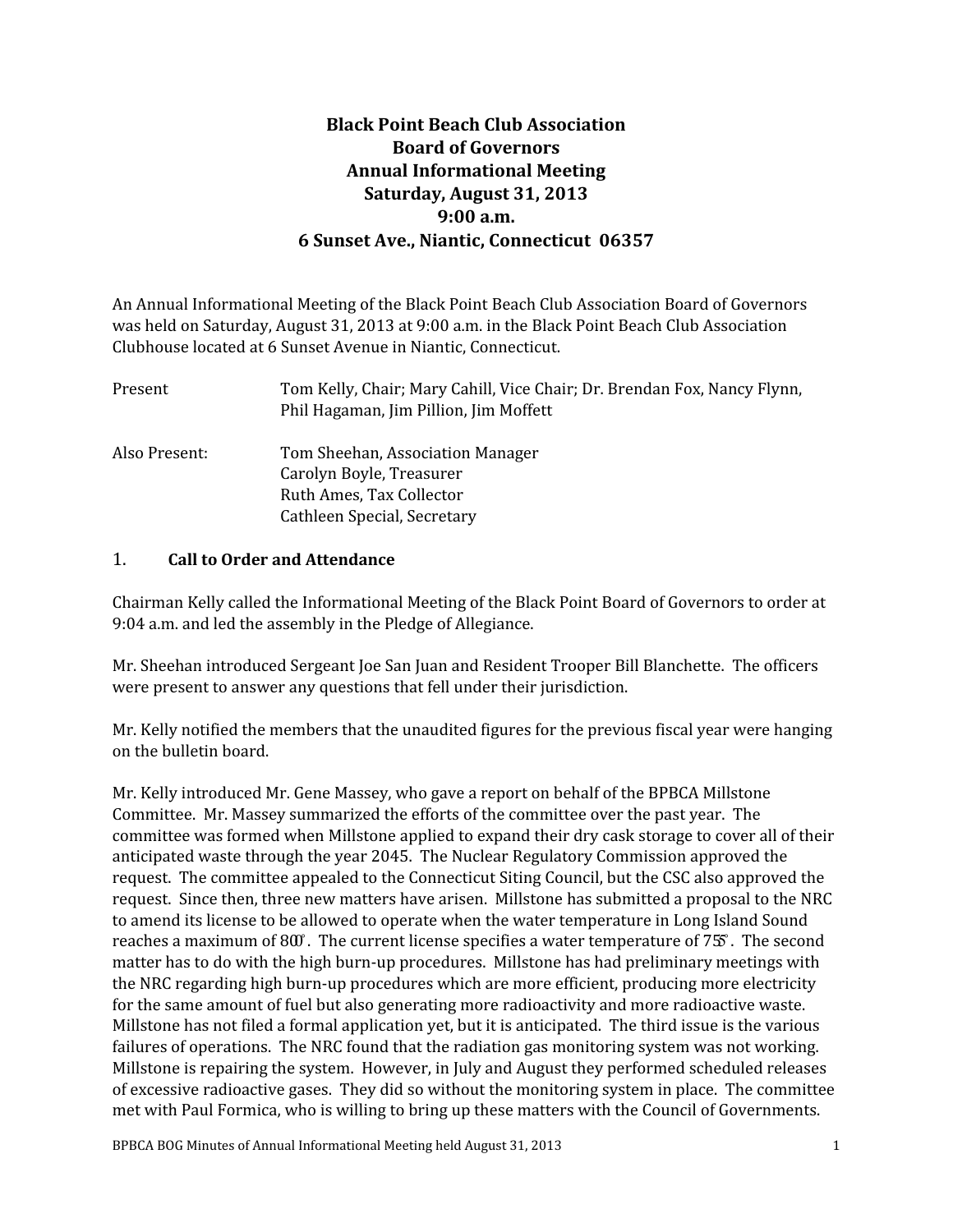Mr. Massey said that the Board is going to have to appropriate money if the committee is going to continue to be involved in these matters. The committee would do the bulk of the work but it would be necessary to hire a consultant and experts, which he estimates to cost \$10,000.

Mr. Kelly opened the floor to general comments from the members.

Peter McAndrew, 6 Sea View Avenue, asked the Board what the procedure would be for approving appropriations for the Millstone matter. He also asked that the Board receive membership approval before any money is appropriated. Mr. Kelly said there would be a Special Meeting in September to see if the Board is interested in pursuing the matter financially.

Beth Brucker, 28 South Trail, asked the Board to consider having a paper ballot at the May meeting for the membership to vote on the budget.

Joan Hayes, 51 Whitecap Road, agreed with Ms. Brucker and asked for a paper ballot at the May meeting.

Sally Cini, 28 Sea Breeze Avenue, raised the issue of the use of golf carts in Black Point and provided a brief background of the issue. She is interested in re-opening the matter with the town and invited members to contact her if they would like to assist her in the process.

Bob Dawes, 5 Park Court, alleged inappropriate actions were made by the Association Manager and wants the assurance of the Board that it will not happen again. Mr. Dawes questioned the salary of the secretarial position. Mr. Dawes submitted a Freedom of Information request regarding the beach maintenance contract. He suggested that the bid request provide more detail.

Will Fountain, 31 Whitecap Road, noted that there is a large number of golf carts in the Oswegatchie Hills Road area.

Wendy Bourget, 1 Osprey Road, said that parking implications should be considered when thinking about allowing the use of golf carts.

Sharon Sklar, 20 Sunrise Avenue, questioned the need for golf carts in a small community.

John Cellino, 60 East Shore Drive, stated that golf carts are beneficial to people who have difficulty walking and they save fuel, are safer, slower and smaller than cars.

Ms. Candlish, 5 Cottage Lane, thinks allowing summer construction was a poor decision. She has been listening to hammering all summer long.

Bob Shea, 31 Sea Breeze Avenue, spoke in support of golf carts. He said that when he drove his golf cart in Black Point, he was acting on information he received from someone at the East Lyme Police Department.

Officer Bill Blanchette of the ELPD apologized if misinformation was provided by his department. He read from the current State Statute that is applicable to the present golf cart matter. The current statute, CGS Sec. 14-300g, states that if a local traffic authority does not enact an ordinance to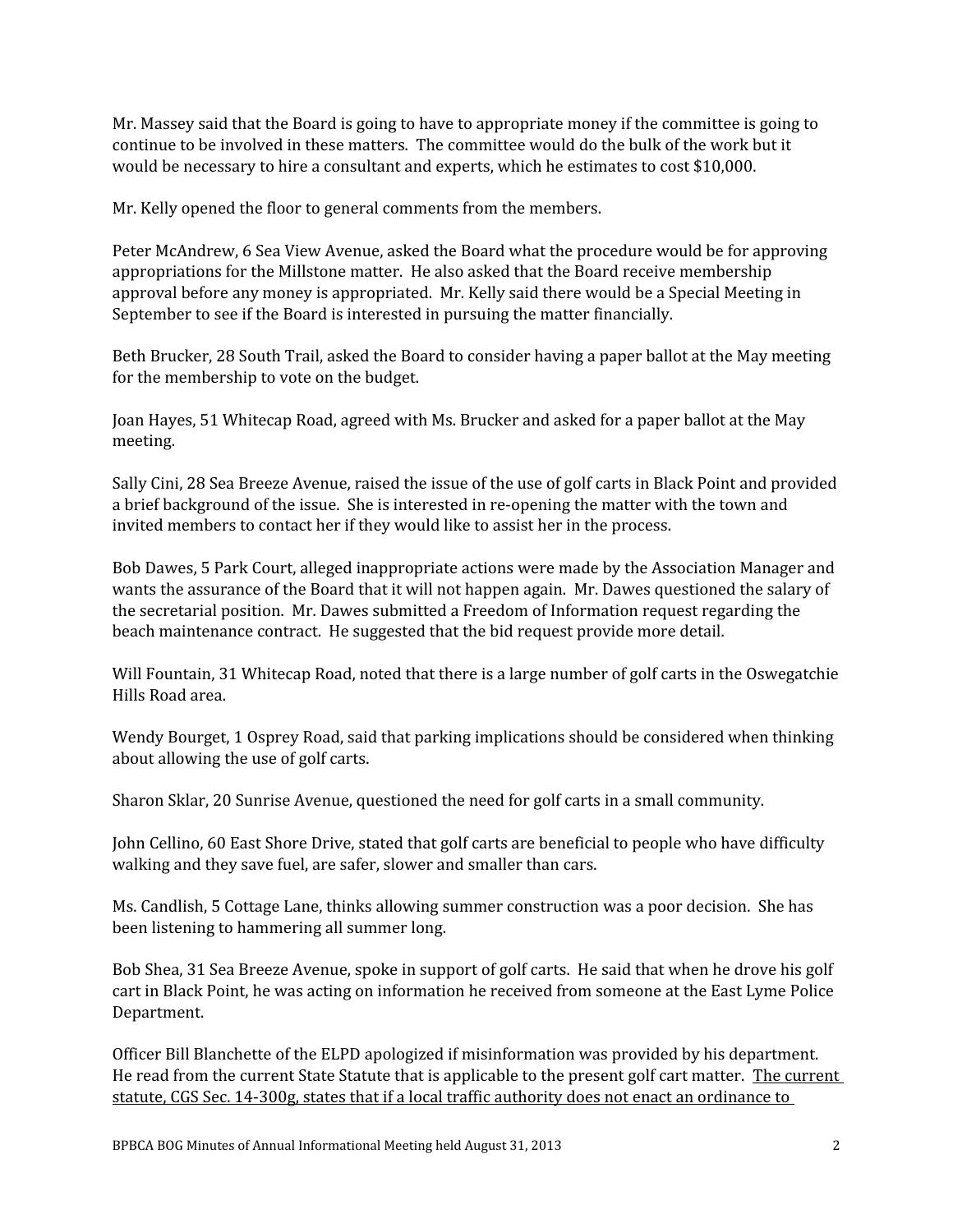permit such operation of golf carts, the operation of golf carts on highways is permitted only by golfers to get from one part of the golf course to the other. An ordinance permitting the use of golf carts has not been enacted in the Town of East Lyme. The Traffic Authority would have to enact a town-wide ordinance to permit the use of golf carts. As of right now, the Traffic Authority is not in favor of it.

Monica Burnett, 35 Bellaire Road, asked if insurance would cover a claim involving a golf cart if they are not legal. Mr. Blanchette was doubtful.

Patty Dawes, 5 Park Court, said that she often sees people ignoring stop signs and the speed limit and noted that other communities that allow golf carts have speed bumps.

Ms. Cahill encouraged anyone who is interested in changing the law to join Sally Cini in going through the proper channels to make the change. Until the law is changed, anyone who is using a golf cart is breaking the law.

Bob Shea, 31 Sea Breeze Avenue, noted that if the proposed ordinance had been enacted, it would have applied to beach communities only.

Rich Diachenko, 25 Sunrise Avenue, said that, in his opinion, the Black Point community seemed more alive and active this year and thanked all those involved in making it happen.

Ken Mattson, 5 Indianola Road, thanked Mr. Sheehan for an excellent recovery program after Storm Sandy.

Shevon Hickey, Sunset Avenue, disputed the accounts of Mr. Dawes regarding the actions of Mr. Sheehan and expressed concern about members making comments at public meetings that could damage someone's reputation.

Ned Cosgrove, Chair of the Zoning Commission, reported that the Association is need of a new Zoning Enforcement Officer. The position pays \$7,000 per year. If anyone is interested or knows of anyone who is interested, please contact him, Tom Kelly or Tom Sheehan.

Sue Chodorov, 61 Sea View Avenue, asked that the existing kayak racks be modified by replacing the horizontal supports with pipe covered in larger diameter PVC pipe. A photo board was given to the Board for their reference. Also, the racks and the area around the racks are very crowded. She would like to add a kayak rack and paddleboard rack to Sea View.

Sharon Sklar, 20 Sunrise Avenue, asked what the next step will be in the requests regarding the racks. Mr. Kelly said he will ask Mr. Sheehan to see if the existing racks can be modified, and the Board will discuss appropriating money for additional racks.

Ann Farley, 39 Sea Crest Avenue, offered tote bags and painted buoys for sale by the Women's Club. The tote bags are \$15, and the buoys are \$20.

Jim Mastria, 8 Bellaire Road, commented that the Association should not spend money on the dry cask storage matter. It is not an argument we could win. Mr. Massey replied that no money was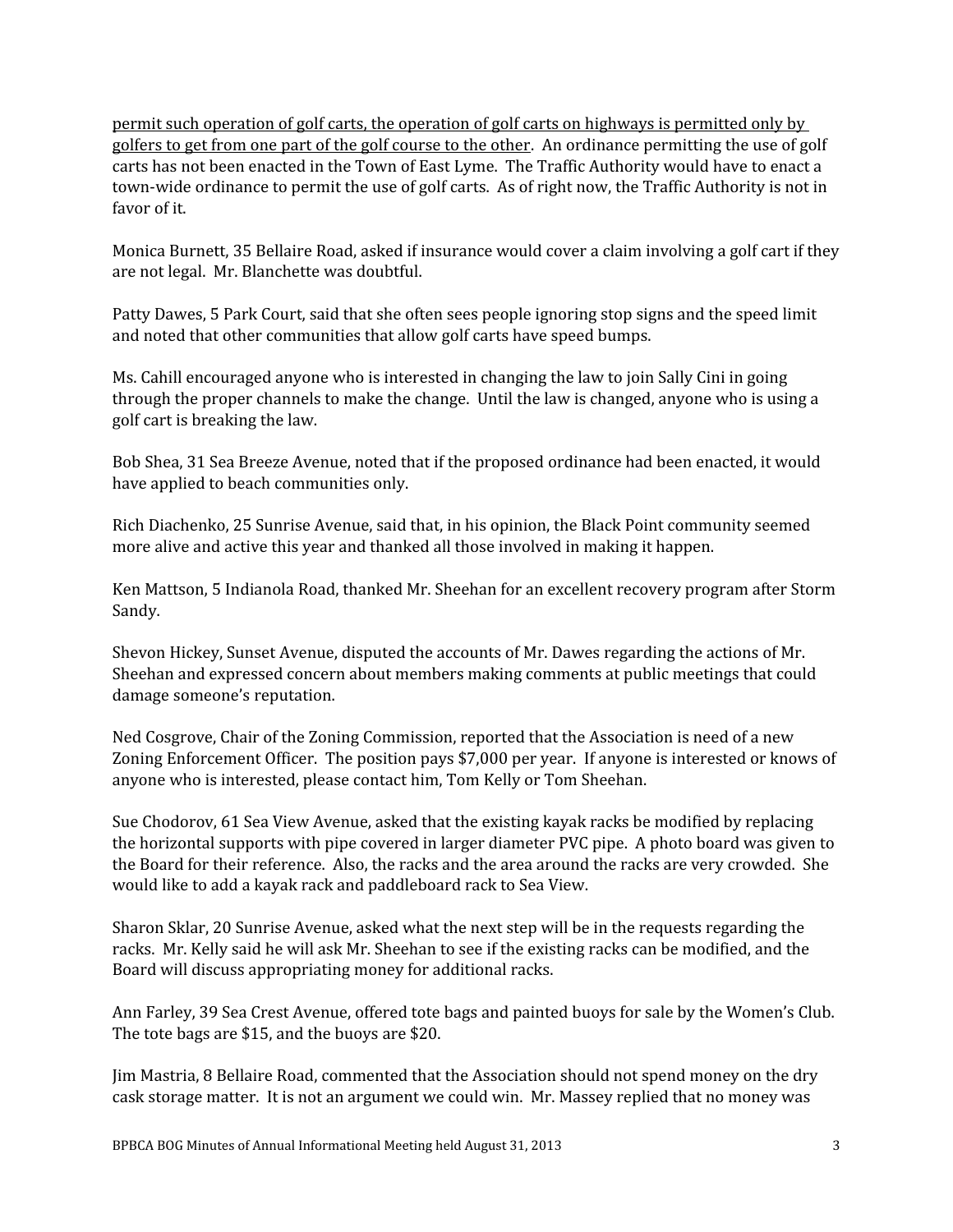spent and are not doing anything more about it.

Kim Craven, 46 East Shore Drive, said that a man and woman have been on private properties, without permission, taking pictures.

Diane Zukowski, 36 Sunrise Avenue, said that someone from Bartol was outside her house and asked to give her a quote on air conditioning.

Beth Brucker, 28 South Trail, said that anyone on private property is trespassing and the police should be called.

Ann Farley, 39 Sea Crest Avenue, asked what the ordinance is regarding solicitors.

Paul Vozzella, 49 Sea View Avenue, asked if rental of the clubhouse included the grounds as well. Mr. Kelly said that the matter is going to be discussed by the Board.

Ms. Candlish, 5 Cottage Lane, is not familiar with the clubhouse rental rules.

Cindy Fountain, 31 Whitecap Road, suggested notifying the membership via the internet when the clubhouse is rented and not available for use by members.

Mr. Sheehan said that clubhouse rental will be discussed and the rules will be clarified.

A resident of 92 East Shore Drive asked that people who have bushes by stop signs please cut them back.

Kevin Callahan, 22 Sea Crest Avenue, spoke favorably of Tom Sheehan.

Bob Dawes, 5 Park Court, said that he did not want the issue to come to this meeting. He attempted to address it at other meetings with the ELPD and the Board.

Kim Koss, 48 Bellaire Road, is Mr. Sheehan's daughter. She said that she respects that Mr. Dawes had a concern and was within his rights to have it addressed. However, he had several forums to state his opinion, including with the ELPD, and nothing was validated. In her opinion, any comments going forward are slanderous.

Patty Dawes, 5 Park Court, stated that when Mr. Dawes brought the matter to the other forums it was not discussed. She defended her husband as an honest man and supports him 100%.

Carolyn Boyle thanked everyone for the patience and support with the House & Garden Tour. They are deciding on what to do with the proceeds. They have already made donations to some womenoriented charities. Please contact her or Ann Farley if you have ideas for the Women's Club or would like to join.

Mr. Kelly thanked the members for attending and reminded them to keep up to date with the Association's website, blackpointbeachclub.com, or our Facebook page. Mr. Kelly also thanked the police officers for taking the time to attend the meeting and answer questions.